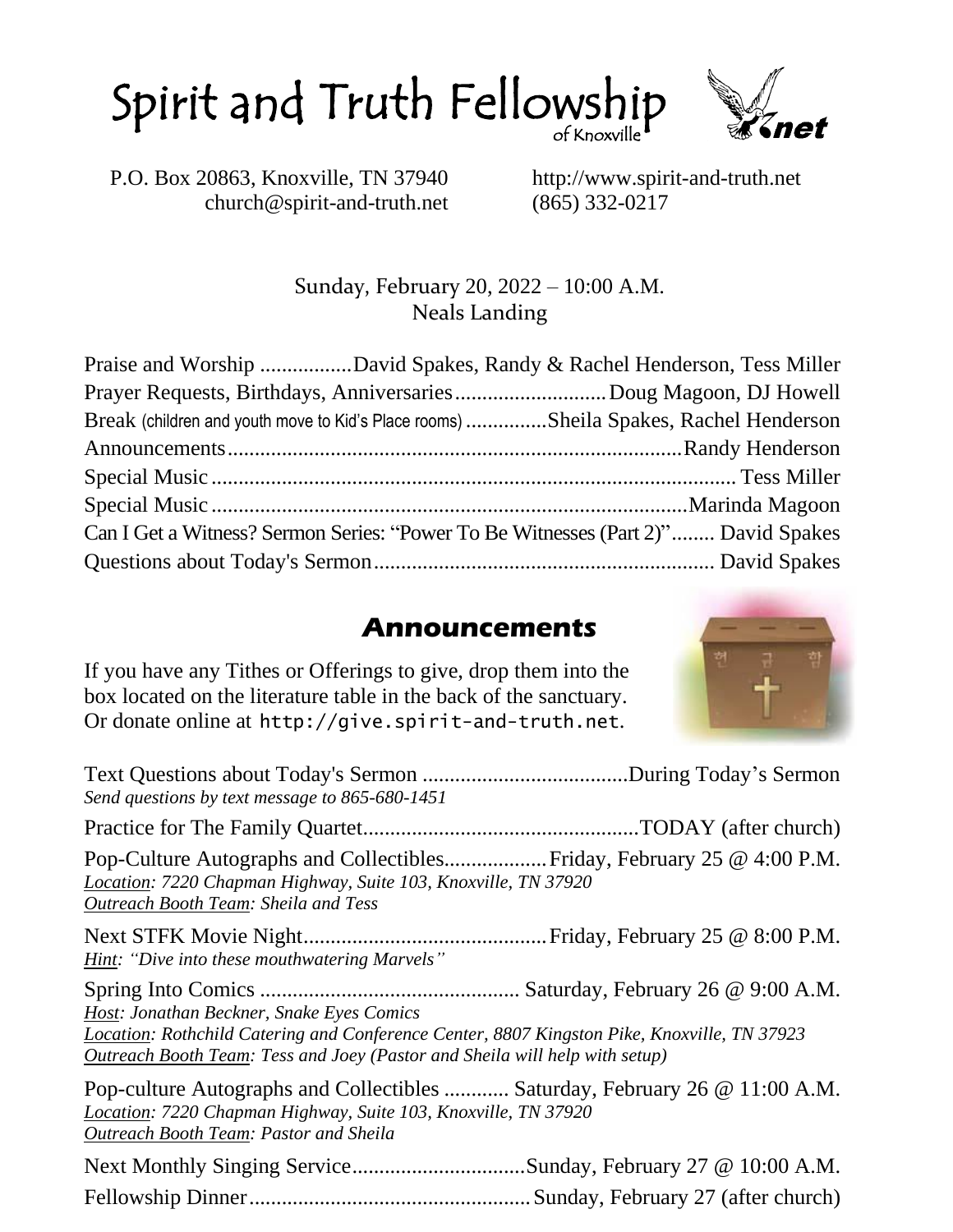#### **Can I Get a Witness? Sermon Series: "Power To Be Witnesses (Part 2)"**

#### Praying in Tongues vs. Edifying the Church **1 Corinthians 14:1,3-6,9,11-13,18-19,22**

| 1. We should desire spiritual gifts (including tongues), but ___________________<br>has the greatest value inside the church.<br>2. Tongues (as a prayer language) builds you up, but prophesy builds up _________<br>(edification, and exhortation, and comfort). |  |  |
|--------------------------------------------------------------------------------------------------------------------------------------------------------------------------------------------------------------------------------------------------------------------|--|--|
| 4. Speaking in tongues is a sign to unbelievers; prophesy is for those who                                                                                                                                                                                         |  |  |
| <b>Rules of Conduct in Church</b><br>1 Corinthians 14:23-33,40                                                                                                                                                                                                     |  |  |
|                                                                                                                                                                                                                                                                    |  |  |
| 6. If you pray in tongues during church service, speak _________________(to yourself).<br>Otherwise, they may think the church is filled with crazy people!<br>7. During church service, if the Holy Spirit moves upon some ne to speak in tongues                 |  |  |
| then wait for the interpretation.<br>8. If there is interpretation, no more than ________________________ people speak in tongues.                                                                                                                                 |  |  |
| If there is no interpreter, keep _______________________.<br>9. "The spirits of the prophets are subject to the prophets" means that you can control                                                                                                               |  |  |
|                                                                                                                                                                                                                                                                    |  |  |



# **Hebrews 6:9 (New Matthew Bible)**

<sup>9</sup> Nevertheless, dear friends, we trust to see better of you, and things that accompany salvation, though we speak this way.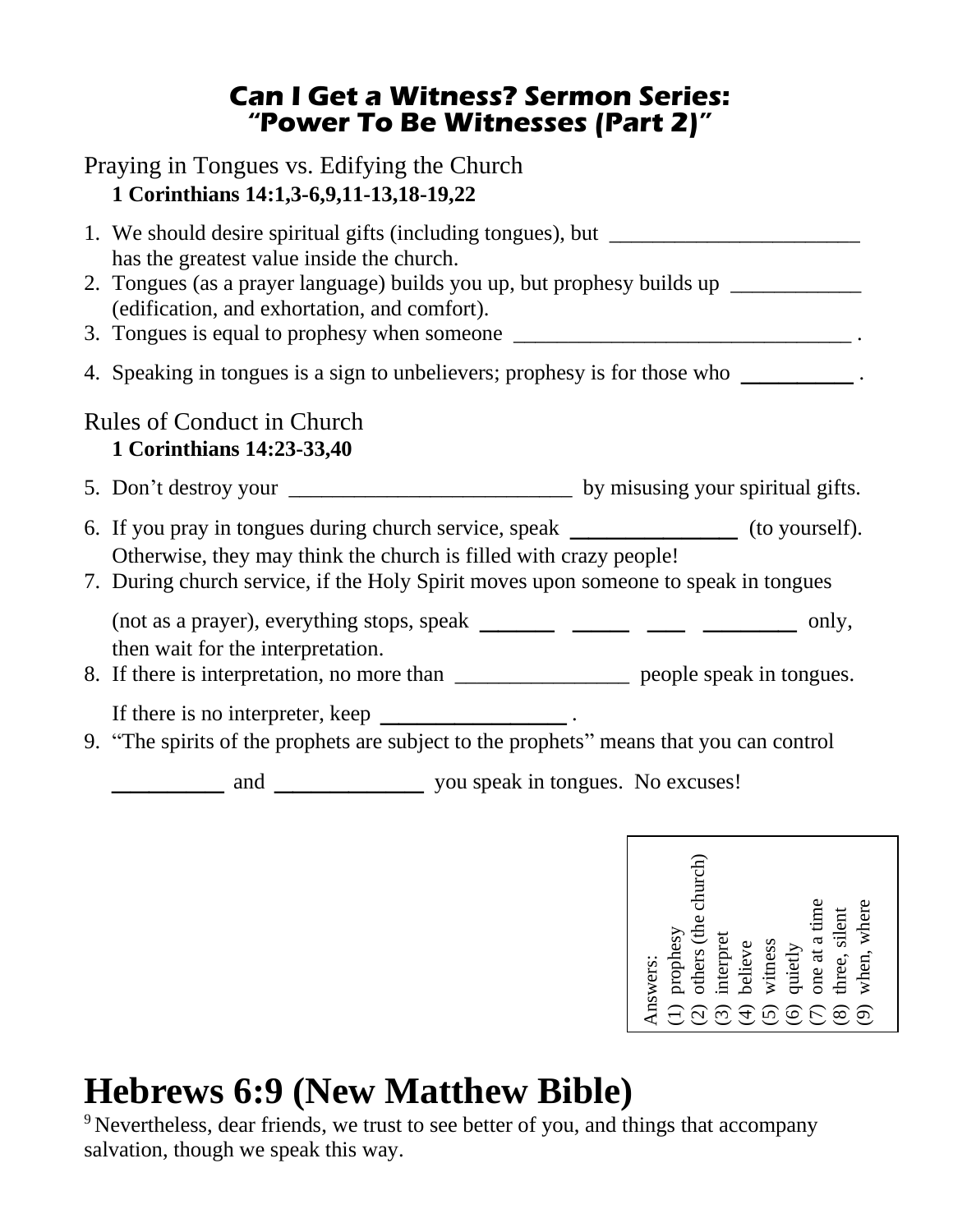## **Romans 8:26 (NKJV)**

<sup>26</sup>…the Spirit also helps in our weaknesses. For we do not know what we should pray for as we ought, but the Spirit Himself makes intercession for us with groanings which cannot be uttered.

# **1 Corinthians 14:2 (KJV)**

<sup>2</sup> For he that speaketh in an unknown tongue speaketh not unto men, but unto God: for no man understandeth him; howbeit in the spirit he speaketh mysteries.

## **1 Corinthians 14:4 (KJV)**

<sup>4</sup> He that speaketh in an unknown tongue edifieth himself; …

# **1 Corinthians 14:14 (KJV)**

<sup>14</sup> For if I pray in an unknown tongue, my spirit prayeth, but my understanding is unfruitful.

## **1 Corinthians 14:22 (KJV)**

<sup>22</sup> Wherefore tongues are for a sign, not to them that believe, but to them that believe not: …

# **1 Corinthians 14 (KJV)**

<sup>1</sup> Follow after charity, and desire spiritual gifts, but rather that ye may prophesy.

<sup>3</sup> But he that prophesieth speaketh unto men to edification, and exhortation, and comfort.

<sup>4</sup> ... but he that prophesieth edifieth the church.

<sup>5</sup> I would that ye all spake with tongues but rather that ye prophesied: for greater is he that prophesieth than he that speaketh with tongues, except he interpret, that the church may receive edifying.

 $6$  Now, brethren, if I come unto you speaking with tongues, …

<sup>9</sup>...how shall it be known what is spoken? for ye shall speak into the air.

<sup>11</sup> Therefore if I know not the meaning of the voice, I shall be unto him that speaketh a barbarian, and he that speaketh shall be a barbarian unto me.

<sup>12</sup> Even so ye, forasmuch as ye are zealous of spiritual gifts, seek that ye may excel to the edifying of the church.

<sup>13</sup> Wherefore let him that speaketh in an unknown tongue pray that he may interpret. <sup>18</sup> I thank my God, I speak with tongues more than ye all:

 $19$  Yet in the church I had rather speak five words with my understanding, that by my voice I might teach others also, than ten thousand words in an unknown tongue.

<sup>22</sup>…but prophesying serveth not for them that believe not, but for them which believe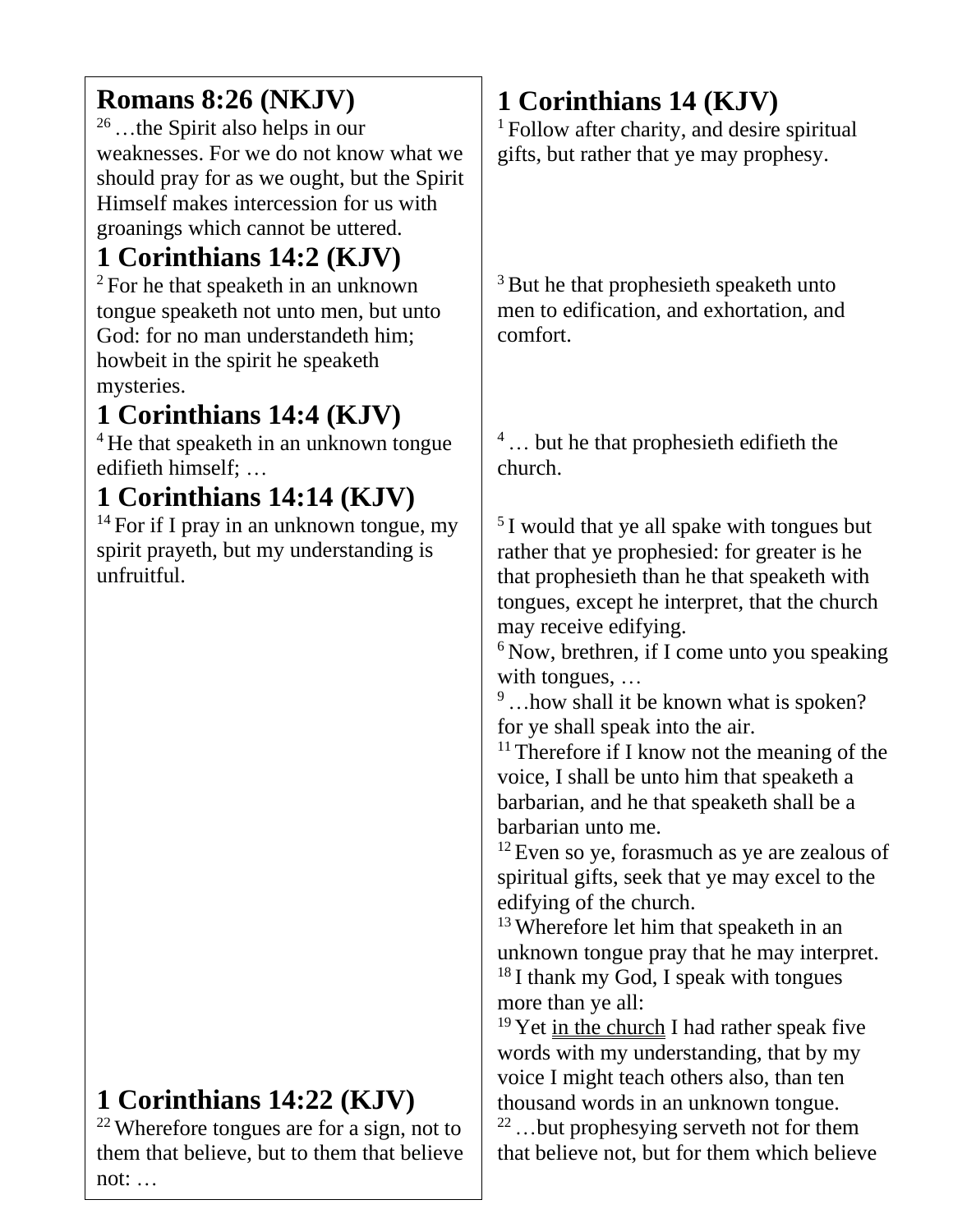

## **Prayer Requests**

Wes's family – his father, Jerry Nokes, passed away on Friday Betty (sister of Kim, Rachel's coworker) – ICU, stage 4 kidney failure and pneumonia Cameron (Rachel's friend at work) – her grandma passed away, 11-hour drive to funeral Rachel and all her coworkers – stress at work affecting everyone Ragan (Rachel's coworker Teresa's grandbaby) – follow-up appointment at Vanderbilt (to determine if kidney will need to be removed) Shawn Hatfield (Iron Man from UGO event) – COVID (submitted by Rachel) Matt Hecht (Pastor's coworker) – his mother passed away this week Mark Aubrey (Pastor's former coworker) – went to hospital on Friday for chest pains David Fox – he has had a stomach ailment for 10 days, lost 14 pounds, gained back 3 Pastor – unspoken

# **1 Corinthians 14:23-33,40 (KJV)**

 $^{23}$  If therefore the whole church be come together into one place, and all speak with tongues, and there come in those that are unlearned, or unbelievers, will they not say that ye are mad?

 $24$  But if all prophesy, and there come in one that believeth not, or one unlearned, he is convinced of all, he is judged of all:

 $25$  And thus are the secrets of his heart made manifest; and so falling down on his face he will worship God, and report that God is in you of a truth.

 $26$  How is it then, brethren? when ye come together, every one of you hath a psalm, hath a doctrine, hath a tongue, hath a revelation, hath an interpretation. Let all things be done unto edifying.

 $^{27}$  If any man speak in an unknown tongue, let it be by two, or at the most by three, and that by course; and let one interpret.

 $^{28}$  But if there be no interpreter, let him keep silence in the church; and let him speak to himself, and to God.

 $^{29}$  Let the prophets speak two or three, and let the other judge.

 $30$  If any thing be revealed to another that sitteth by, let the first hold his peace.

 $31$  For ye may all prophesy one by one, that all may learn, and all may be comforted.

 $32$  And the spirits of the prophets are subject to the prophets.

 $33$  For God is not the author of confusion, but of peace, as in all churches of the saints.

<sup>40</sup> Let all things be done decently and in order.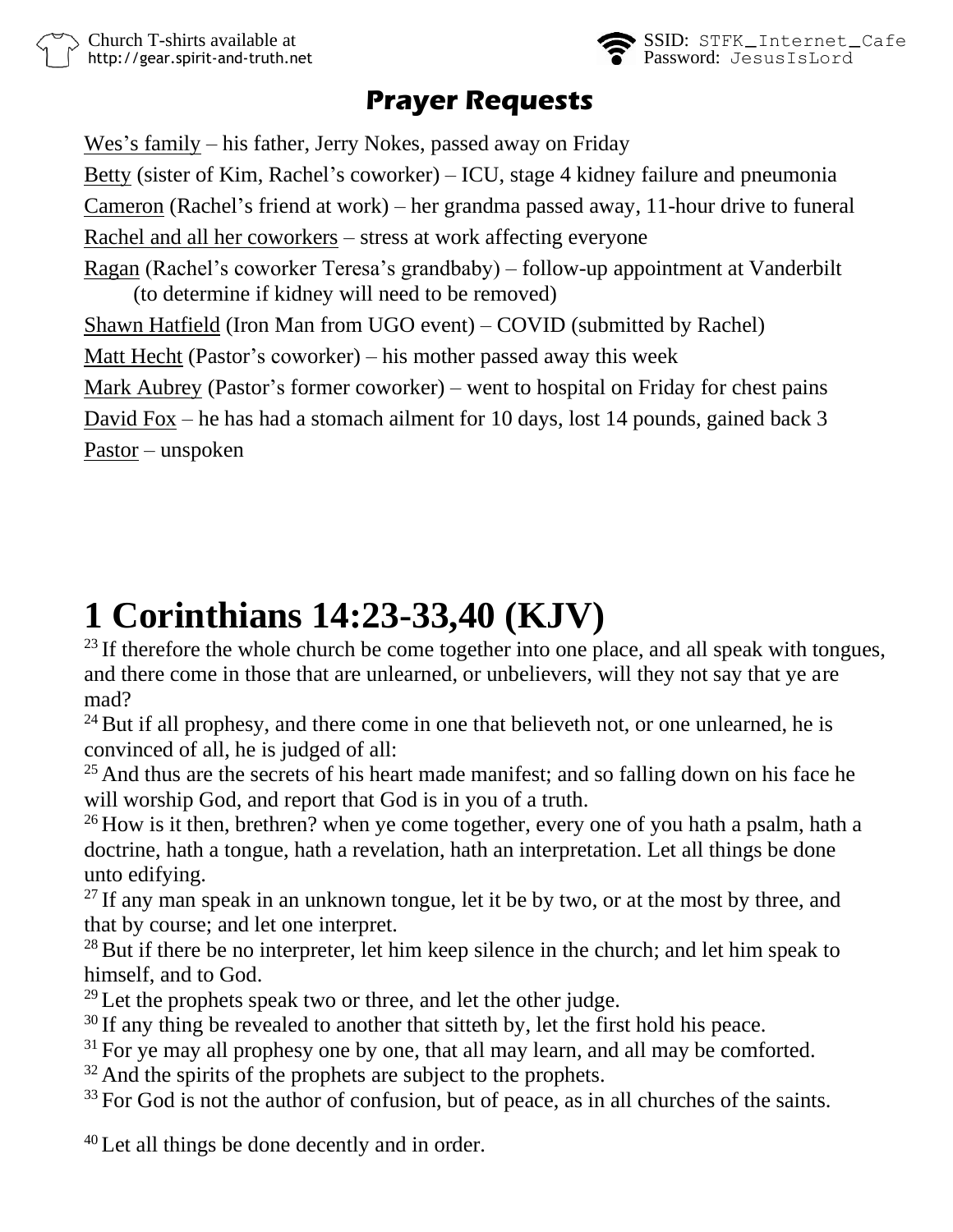# Mighty Mighty Wind

Verse 1

I lift my hands to feel the breeze A holy presence all over me Jesus, bring Your mighty wind And breathe life into us again And set Your people free

Verse 2

I lift my hands to feel the rain A holy shower to wash me clean Jesus, let Your sweet rain pour And wash away our burdens, Lord And set Your people free

Chorus

Let Your mighty, mighty wind blow over me Let Your sweet rain wash me clean Rekindle the fire deep down in my soul, oh, Lord Mighty, mighty wind, blow over me, yeah

Bridge Mighty wind, enter in Mighty wind, enter in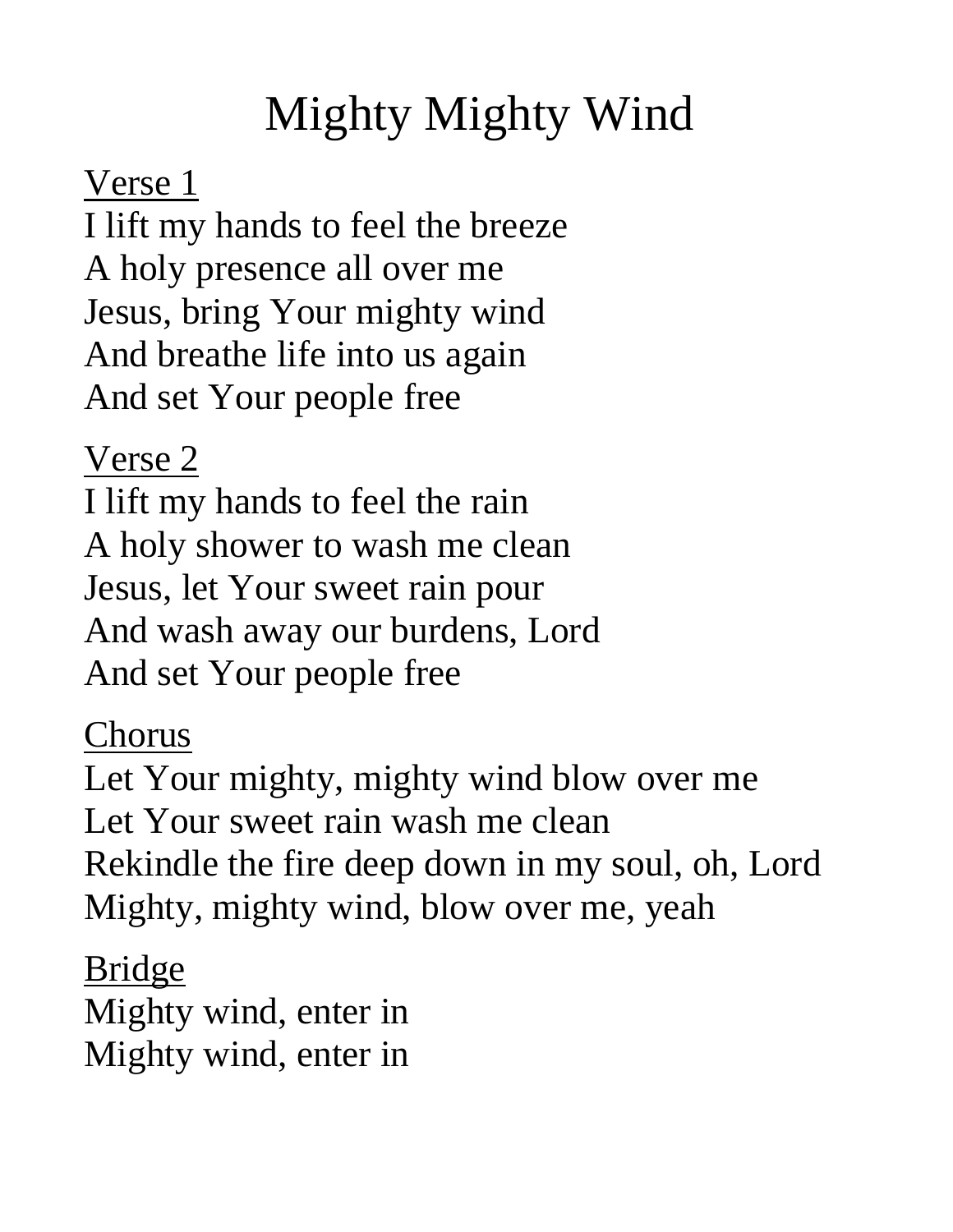# Nobody

## Verse 1

Why You ever chose me has always been a mystery All my life I've been told I belong at the end of the line With all the other Not-Quites, with all the Never-Get-It-Rights But it turns out they're the ones You were looking for all this time

## Chorus

('Cause) I'm just a nobody tryin' to tell everybody Well all about Somebody who saved my soul Ever since You rescued me, You gave my heart a song to sing I'm living for the world to see nobody but Jesus  $(2X)$ 

## Verse 2

Well Moses had stage fright And David brought a rock to a sword fight You picked twelve outsiders nobody would've chosen And You changed the world Well the moral of the story is everybody's got a purpose So when I hear that devil start talking to me saying Who do you think you are...I say (REPEAT CHORUS)

## Bridge

So let me go down down down in history As another blood-bought faithful member of the family And if they all forget my name, well that's fine with me I'm living for the world to see nobody but Jesus (2X)

CCLI Song # 7121827

Bernie Herms | Mark Hall | Matthew West © 2018 My Refuge Music (Admin. by Capitol CMG Publishing) Be Essential Songs (Admin. by Essential Music Publishing LLC) Highly Combustible Music (Admin. by One77 Songs c/o Kobalt Songs Music Publishing (ASCAP)) House of Story Music Publishing (Admin. by One77 Songs c/o Kobalt Songs Music Publishing (ASCAP)) One77 Songs (Admin. by One77 Songs c/o Kobalt Songs Music Publishing (ASCAP)) Remaining portion is unaffiliated For use solely with the SongSelect® Terms of Use. All rights reserved. www.ccli.com CCLI License # 11036000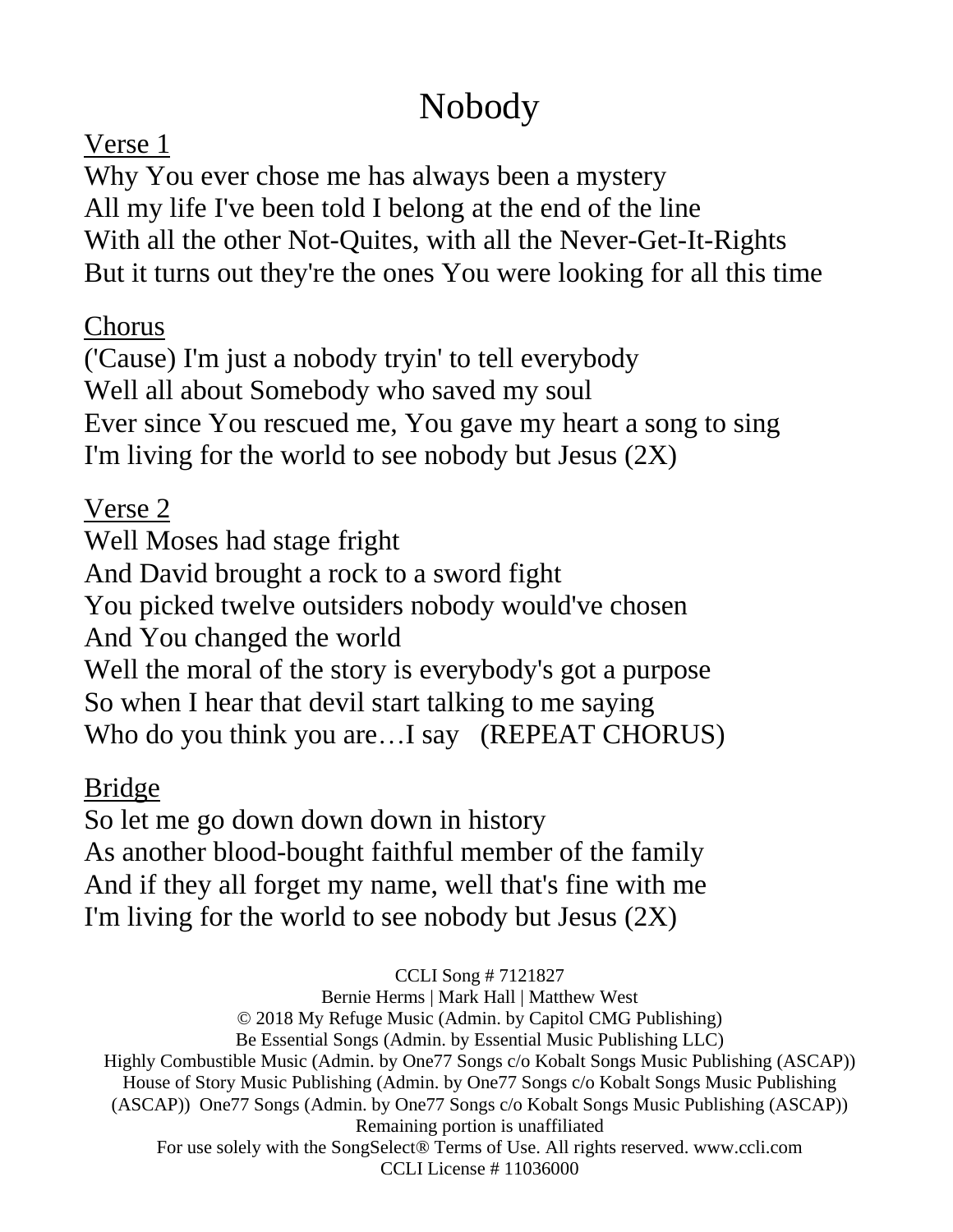# Build Your Kingdom Here

## Verse 1

Come set Your rule and reign in our hearts again Increase in us we pray, unveil why we're made Come set our hearts ablaze with hope like wildfire in our very souls Holy Spirit come invade us now We are Your church, we need Your pow'r in us

## Verse 2

We seek Your kingdom first, we hunger and we thirst Refuse to waste our lives for You're our joy and prize To see the captives' hearts released, the hurt the sick the poor at peace We lay down our lives for heaven's cause We are Your church, we pray revive this earth

## Chorus

Build Your kingdom here, let the darkness fear Show Your mighty hand, heal our streets and land Set Your church on fire, win this nation back Change the atmosphere, build Your kingdom here we pray

## Verse 3

Unleash Your kingdom's pow'r, reaching the near and far No force of hell can stop Your beauty changing hearts You made us for much more than this, awake the kingdom seed in us Fill us with the strength and love of Christ We are Your church, we are the hope on earth

Repeat Chorus 2x

CCLI Song # 6186078 Rend Collective © 2011 Thankyou Music (Admin. by Capitol CMG Publishing) For use solely with the SongSelect. Terms of Use. All rights reserved. www.ccli.com CCLI License # 11036000